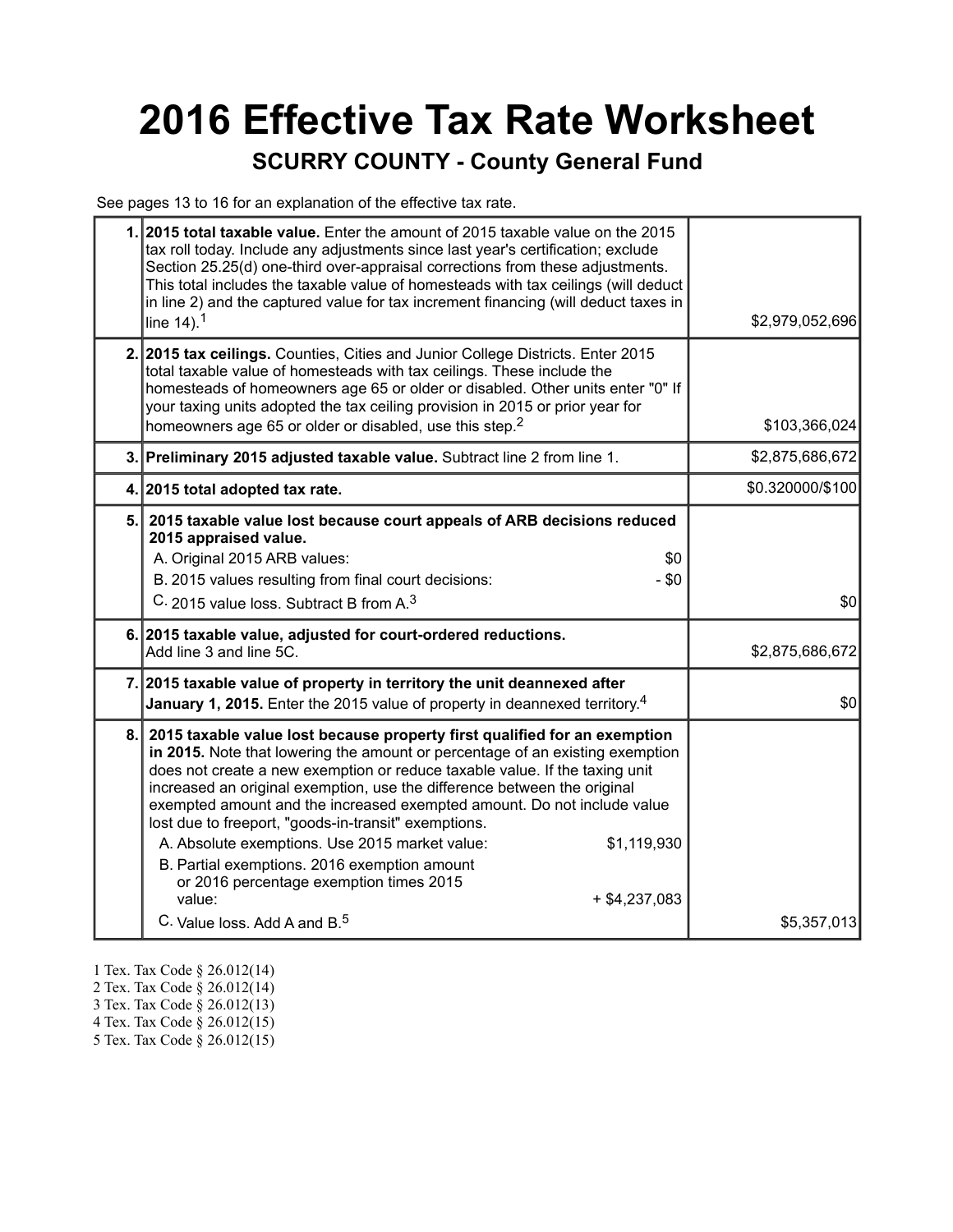#### **2016 Effective Tax Rate Worksheet (continued) SCURRY COUNTY - County General Fund**

| 9. | 2015 taxable value lost because property first qualified for agricultural<br>appraisal (1-d or 1-d-1), timber appraisal, recreational/scenic appraisal or<br>public access airport special appraisal in 2016. Use only those properties<br>that first qualified in 2016; do not use properties that qualified in 2015.<br>A. 2015 market value:<br>\$294,309<br>B. 2016 productivity or special appraised value:<br>$-$ \$29,551<br>C. Value loss, Subtract B from A. <sup>6</sup> | \$264,758       |
|----|------------------------------------------------------------------------------------------------------------------------------------------------------------------------------------------------------------------------------------------------------------------------------------------------------------------------------------------------------------------------------------------------------------------------------------------------------------------------------------|-----------------|
|    | 10. Total adjustments for lost value. Add lines 7, 8C and 9C.                                                                                                                                                                                                                                                                                                                                                                                                                      | \$5,621,771     |
|    | 11. 2015 adjusted taxable value. Subtract line 10 from line 6.                                                                                                                                                                                                                                                                                                                                                                                                                     | \$2,870,064,901 |
|    | 12. Adjusted 2015 taxes. Multiply line 4 by line 11 and divide by \$100.                                                                                                                                                                                                                                                                                                                                                                                                           | \$9,184,207     |
|    | 13. Taxes refunded for years preceding tax year 2015. Enter the amount of<br>taxes refunded by the taxing unit for tax years preceding tax year 2015. Types<br>of refunds include court decisions, Tax Code § 25.25(b) and (c) corrections and<br>Tax Code § 31.11 payment errors. Do not include refunds for tax year 2015.<br>This line applies only to tax years preceding tax year 2015. $^7$                                                                                  | \$2,611         |
|    | 14. Taxes in tax increment financing (TIF) for tax year 2015. Enter the amount of<br>taxes paid into the tax increment fund for a reinvestment zone as agreed by the<br>taxing unit. If the unit has no 2016 captured appraised value in Line 16D, enter<br>"0". <sup>8</sup>                                                                                                                                                                                                      | \$0             |
|    | 15. Adjusted 2015 taxes with refunds and TIF adjustment. Add lines 12 and 13,<br>subtract line 14.9                                                                                                                                                                                                                                                                                                                                                                                | \$9,186,818     |
|    | 16. Total 2016 taxable value on the 2016 certified appraisal roll today. This<br>value includes only certified values and includes the total taxable value of<br>homesteads with tax ceilings (will deduct in line 18). These homesteads<br>includes homeowners age 65 or older or disabled. <sup>10</sup><br>A. Certified values only:<br>\$2,313,659,077<br>B. Counties: Include railroad rolling stock<br>values certified by the Comptroller's office:<br>$+$ \$9,835,016      |                 |

6 Tex. Tax Code § 26.012(15) 7 Tex. Tax Code § 26.012(13) 8 Tex. Tax Code § 26.03(c) 9 Tex. Tax Code § 26.012(13) 10 Tex. Tax Code § 26.012(15)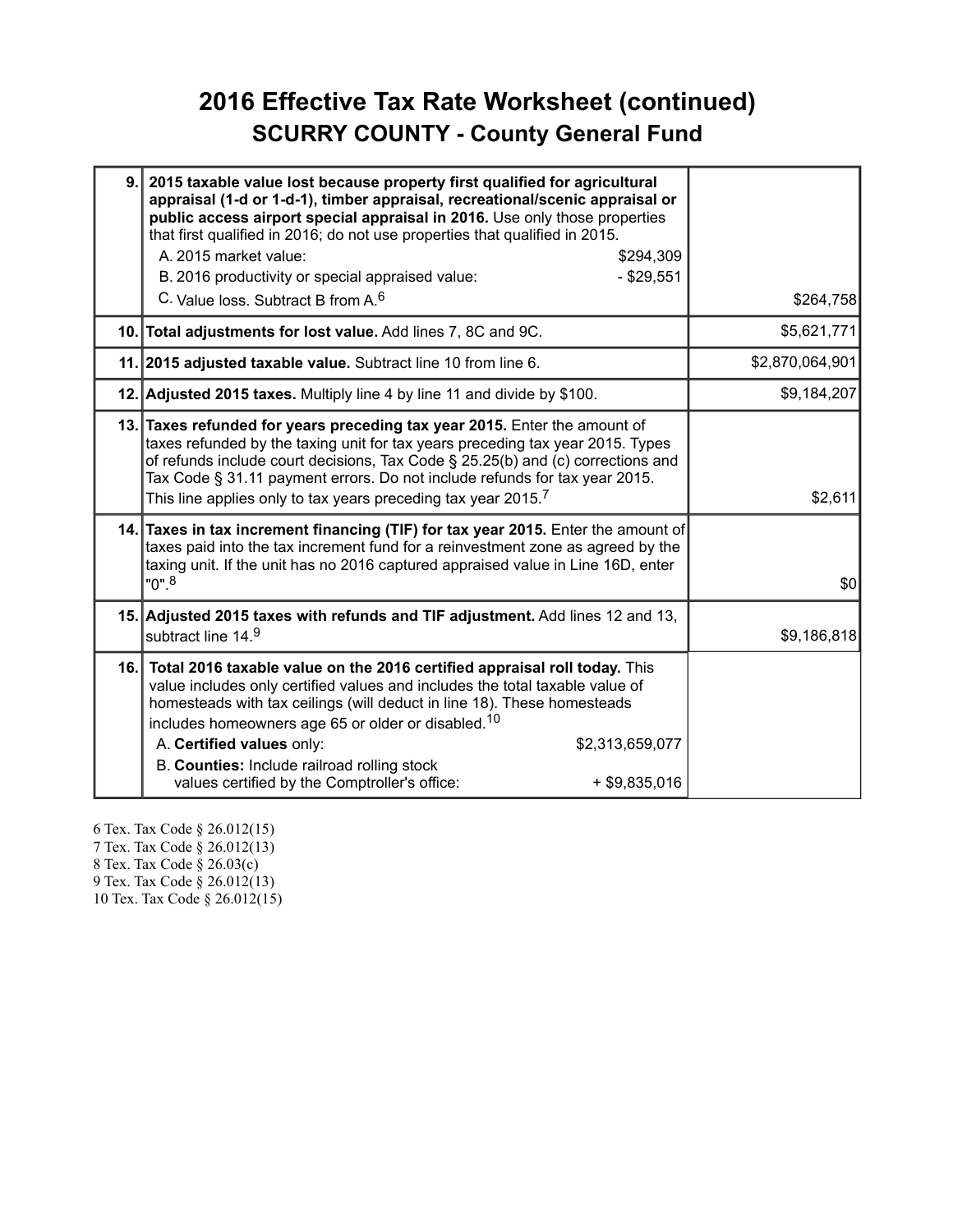#### **2016 Effective Tax Rate Worksheet (continued) SCURRY COUNTY - County General Fund**

| 16.<br>(cont.) | C. Pollution control exemption: Deduct the value<br>of property exempted for the current tax year for<br>the first time as pollution control property:<br>$-$ \$0<br>D. Tax increment financing: Deduct the 2016<br>captured appraised value of property taxable by a<br>taxing unit in a tax increment financing zone for<br>which the 2016 taxes will be deposited into the tax<br>increment fund. Do not include any new property<br>value that will be included in line 21 below. <sup>11</sup><br>$- $0$<br>E. Total 2016 value. Add A and B, then subtract C<br>and D.                                                                                                                                                                                                                                                                                                                                                                                                                                                                                                                                                                                                                                                                                                          | \$2,323,494,093 |
|----------------|---------------------------------------------------------------------------------------------------------------------------------------------------------------------------------------------------------------------------------------------------------------------------------------------------------------------------------------------------------------------------------------------------------------------------------------------------------------------------------------------------------------------------------------------------------------------------------------------------------------------------------------------------------------------------------------------------------------------------------------------------------------------------------------------------------------------------------------------------------------------------------------------------------------------------------------------------------------------------------------------------------------------------------------------------------------------------------------------------------------------------------------------------------------------------------------------------------------------------------------------------------------------------------------|-----------------|
| 17.            | Total value of properties under protest or not included on certified<br>appraisal roll. <sup>12</sup><br>A. 2016 taxable value of properties under<br>protest. The chief appraiser certifies a list of<br>properties still under ARB protest. The list shows<br>the appraisal district's value and the taxpayer's<br>claimed value, if any or an estimate of the value if<br>the taxpayer wins. For each of the properties<br>under protest, use the lowest of these values.<br>Enter the total value. <sup>13</sup><br>\$600,000<br>B. 2016 value of properties not under protest or<br>included on certified appraisal roll. The chief<br>appraiser gives taxing units a list of those taxable<br>properties that the chief appraiser knows about<br>but are not included at appraisal roll certification.<br>These properties also are not on the list of<br>properties that are still under protest. On this list<br>of properties, the chief appraiser includes the<br>market value, appraised value and exemptions<br>for the preceding year and a reasonable estimate<br>of the market value, appraised value and<br>exemptions for the current year. Use the lower<br>market, appraised or taxable value (as<br>appropriate). Enter the total value. <sup>14</sup><br>$+$ \$0 |                 |

11 Tex. Tax Code § 26.03(c)

12 Tex. Tax Code § 26.01(c)

13 Tex. Tax Code § 26.04 and 26.041

14 Tex. Tax Code § 26.04 and 26.041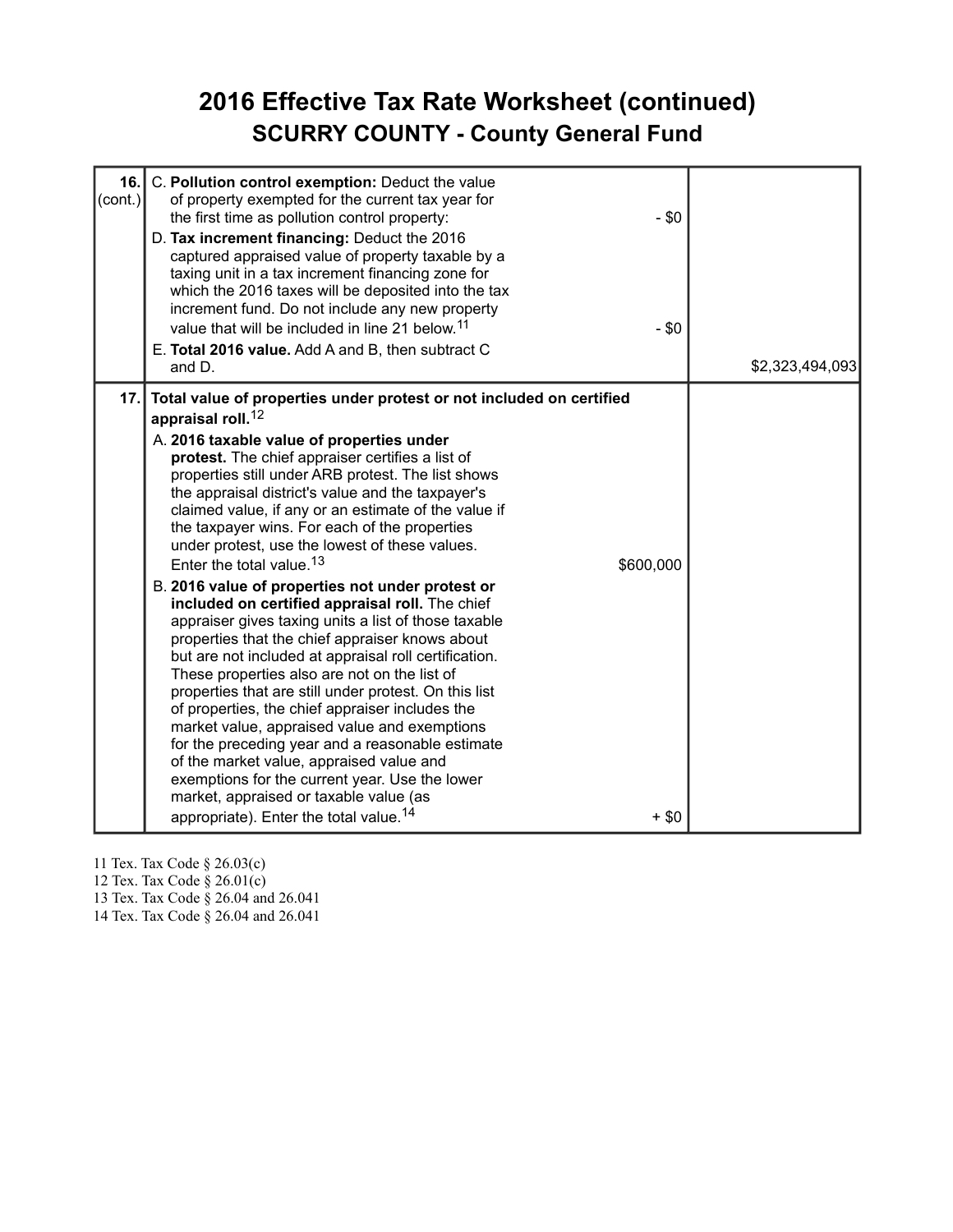#### **2016 Effective Tax Rate Worksheet (continued) SCURRY COUNTY - County General Fund**

| 17.<br>(cont.) | C. Total value under protest or not certified. Add<br>A and B.                                                                                                                                                                                                                                                                                                                                                                                                                                                                                                                                                                                 | \$600,000       |
|----------------|------------------------------------------------------------------------------------------------------------------------------------------------------------------------------------------------------------------------------------------------------------------------------------------------------------------------------------------------------------------------------------------------------------------------------------------------------------------------------------------------------------------------------------------------------------------------------------------------------------------------------------------------|-----------------|
|                | 18. 2016 tax ceilings. Counties, cities and junior colleges enter 2016 total taxable<br>value of homesteads with tax ceilings. These include the homesteads of<br>homeowners age 65 or older or disabled. Other taxing units enter "0". If your<br>taxing units adopted the tax ceiling provision in 2015 or prior year for<br>homeowners age 65 or older or disabled, use this step. <sup>15</sup>                                                                                                                                                                                                                                            | \$103,478,546   |
|                | 19. 2016 total taxable value. Add lines 16E and 17C. Subtract line 18.                                                                                                                                                                                                                                                                                                                                                                                                                                                                                                                                                                         | \$2,220,615,547 |
|                | 20. Total 2016 taxable value of properties in territory annexed after January 1,<br>2008. Include both real and personal property. Enter the 2016 value of property<br>in territory annexed. <sup>16</sup>                                                                                                                                                                                                                                                                                                                                                                                                                                     | \$0             |
|                | 21. Total 2016 taxable value of new improvements and new personal property<br>located in new improvements. New means the item was not on the appraisal<br>roll in 2015. An improvement is a building, structure, fixture or fence erected on<br>or affixed to land. New additions to existing improvements may be included if<br>the appraised value can be determined. New personal property in a new<br>improvement must have been brought into the taxing unit after January 1, 2015<br>and be located in a new improvement. New improvements do include property<br>on which a tax abatement agreement has expired for 2016. <sup>17</sup> | \$15,202,768    |
|                | 22. Total adjustments to the 2016 taxable value. Add lines 20 and 21.                                                                                                                                                                                                                                                                                                                                                                                                                                                                                                                                                                          | \$15,202,768    |
|                | 23. 2016 adjusted taxable value. Subtract line 22 from line 19.                                                                                                                                                                                                                                                                                                                                                                                                                                                                                                                                                                                | \$2,205,412,779 |
|                | 24. 2016 effective tax rate. Divide line 15 by line 23 and multiply by \$100. <sup>18</sup>                                                                                                                                                                                                                                                                                                                                                                                                                                                                                                                                                    | \$0.4165/\$100  |
|                | 25. COUNTIES ONLY. Add together the effective tax rates for each type of tax the<br>county levies. The total is the 2016 county effective tax rate. <sup>19</sup>                                                                                                                                                                                                                                                                                                                                                                                                                                                                              |                 |
|                | <b>Fund Name</b><br><b>Tax Rate</b><br>${field36.1}$<br>${field36.2}$                                                                                                                                                                                                                                                                                                                                                                                                                                                                                                                                                                          | \$0.4165/\$100  |

15 Tex. Tax Code § 26.012(6)

16 Tex. Tax Code § 26.012(17)

17 Tex. Tax Code § 26.012(17)

18 Tex. Tax Code § 26.04(c)

19 Tex. Tax Code § 26.04(d)

A county, city or hospital district that adopted the additional sales tax in November 2015 or in May 2016 must adjust its effective tax rate. *The Additional Sales Tax Rate Worksheet* on page 39 sets out this adjustment. Do not forget to complete the *Additional Sales Tax Rate Worksheet* if the taxing unit adopted the additional sales tax on these dates.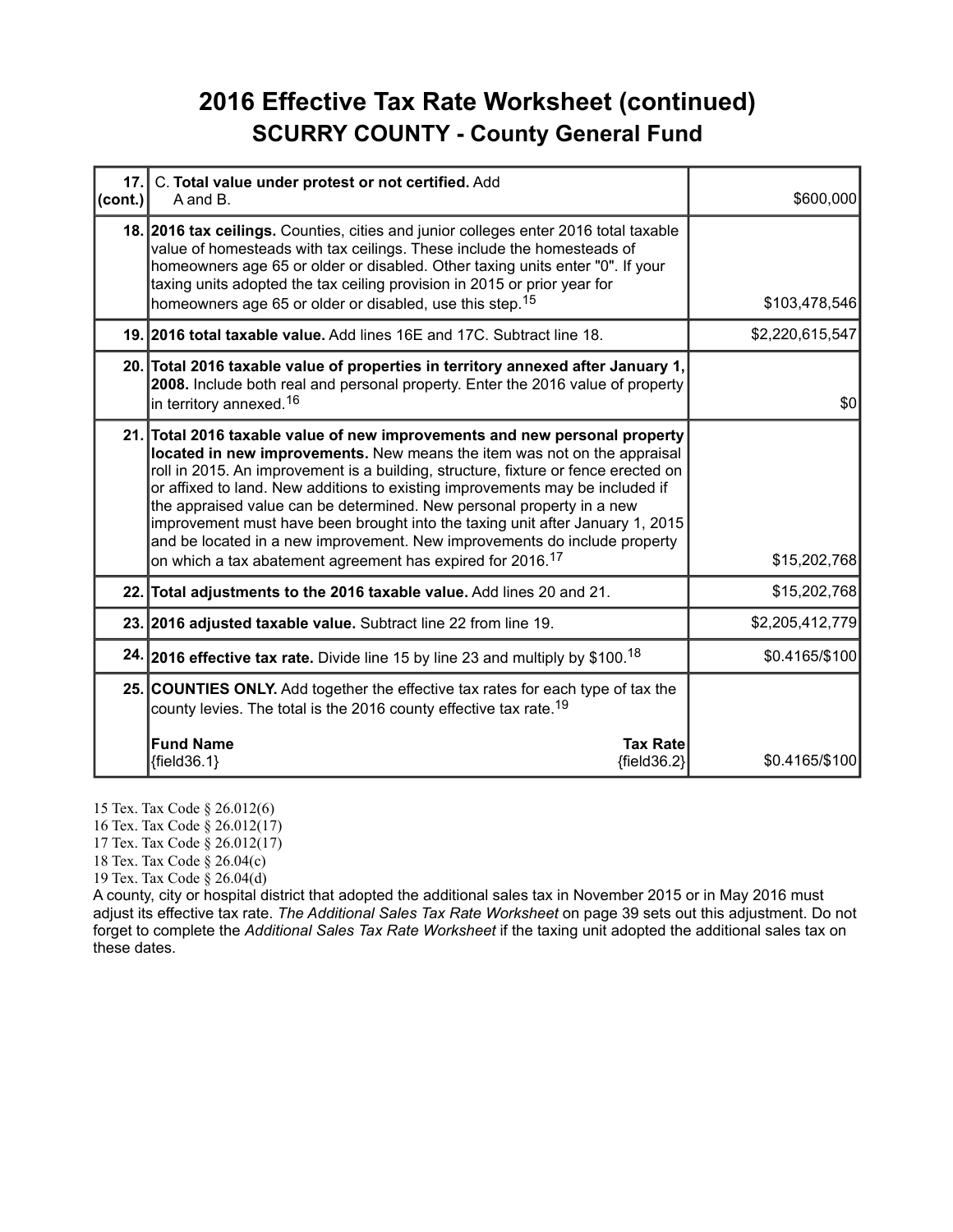## **2016 Rollback Tax Rate Worksheet**

#### **SCURRY COUNTY - County General Fund**

See pages 17 to 21 for an explanation of the rollback tax rate.

|     | 26. 2015 maintenance and operations (M&O) tax rate.                                                                                                                                                                                                                                                                                                                                                                                                                                                                                                                                                                                                                                                                                                                                                                                    |                                | \$0.284320/\$100 |
|-----|----------------------------------------------------------------------------------------------------------------------------------------------------------------------------------------------------------------------------------------------------------------------------------------------------------------------------------------------------------------------------------------------------------------------------------------------------------------------------------------------------------------------------------------------------------------------------------------------------------------------------------------------------------------------------------------------------------------------------------------------------------------------------------------------------------------------------------------|--------------------------------|------------------|
|     | 27. 2015 adjusted taxable value. Enter the amount from line 11.                                                                                                                                                                                                                                                                                                                                                                                                                                                                                                                                                                                                                                                                                                                                                                        |                                | \$2,870,064,901  |
| 28. | 2015 M&O taxes.<br>A. Multiply line 26 by line 27 and divide by \$100.<br>B. Cities, counties and hospital districts with<br>additional sales tax: Amount of additional sales<br>tax collected and spent on M&O expenses in<br>2015. Enter amount from full year's sales tax<br>revenue spent for M&O in 2015 fiscal year, if any.<br>Other units, enter "0." Counties exclude any<br>amount that was spent for economic development<br>grants from the amount of sales tax spent.                                                                                                                                                                                                                                                                                                                                                     | \$8,160,168<br>$+$ \$1,832,220 |                  |
|     | C. Counties: Enter the amount for the state criminal<br>justice mandate. If second or later year, the<br>amount is for increased cost above last year's<br>amount. Other units, enter "0."<br>D. Transferring function: If discontinuing all of a<br>department, function or activity and transferring it<br>to another unit by written contract, enter the<br>amount spent by the unit discontinuing the<br>function in the 12 months preceding the month of<br>this calculation. If the unit did not operate this<br>function for this 12-month period, use the amount<br>spent in the last full fiscal year in which the unit<br>operated the function. The unit discontinuing the<br>function will subtract this amount in H below. The<br>unit receiving the function will add this amount in<br>H below. Other units, enter "0." | $+$ \$0<br>$+/-$ \$0           |                  |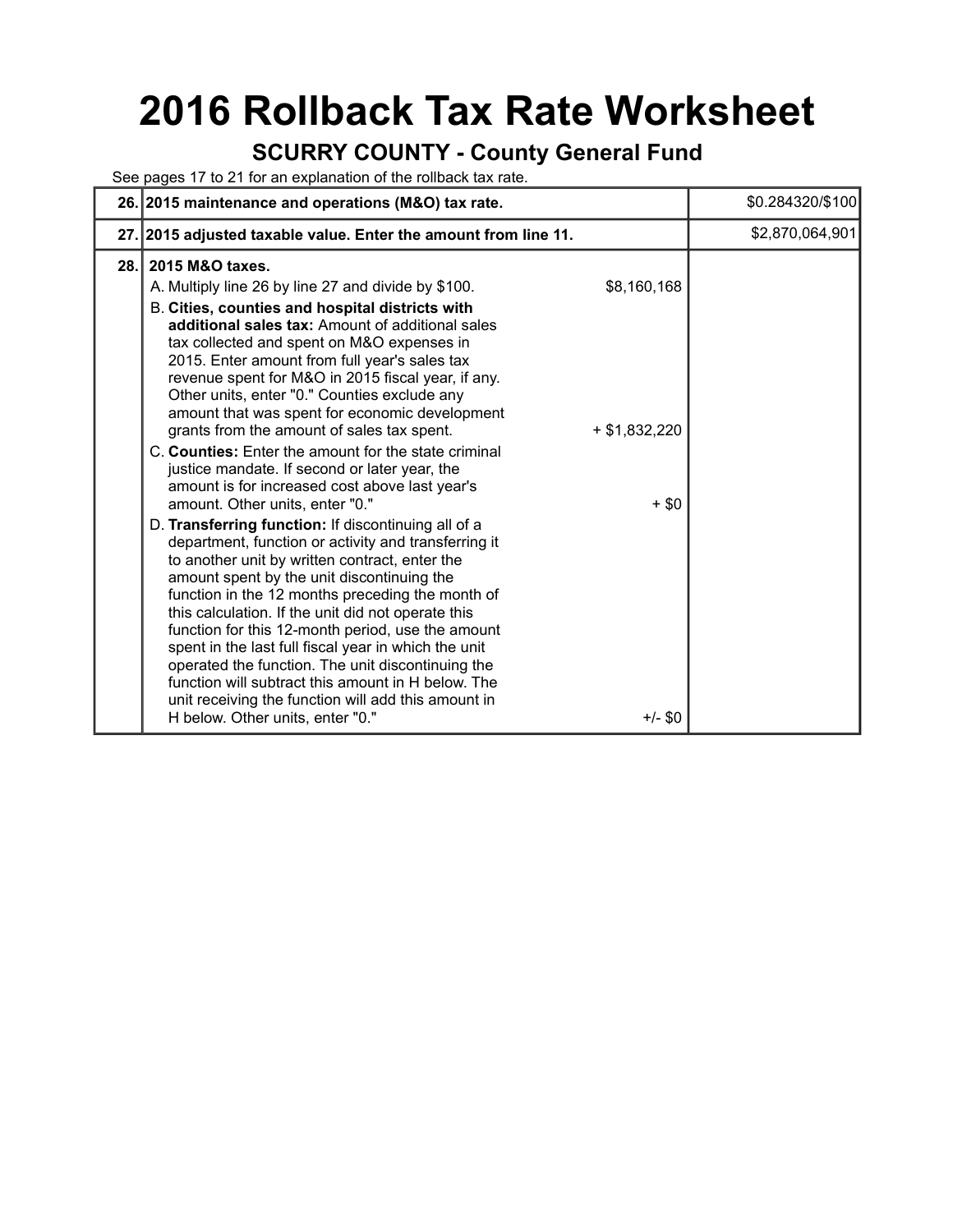### **2016 Rollback Tax Rate Worksheet (continued) SCURRY COUNTY - County General Fund**

| 28.<br>(cont.) | E. Taxes refunded for years preceding tax year<br>2015: Enter the amount of M&O taxes refunded<br>during the last budget year for tax years<br>preceding tax year 2015. Types of refunds<br>include court decisions, Section 25.25(b) and (c)<br>corrections and Section 31.11 payment errors. Do<br>not include refunds for tax year 2015. This line<br>applies only to tax years preceding tax year 2015.<br>$+$ \$2,611<br>F. Enhanced indigent health care expenditures:<br>Enter the increased amount for the current year's<br>enhanced indigent health care expenditures<br>above the preceding tax year's enhanced indigent<br>health care expenditures, less any state<br>assistance<br>$+$ \$0<br>G. Taxes in tax increment financing (TIF): Enter<br>the amount of taxes paid into the tax increment<br>fund for a reinvestment zone as agreed by the<br>taxing unit. If the unit has no 2016 captured<br>appraised value in Line 16D, enter "0."<br>$- $0$<br>H. Adjusted M&O Taxes. Add A, B, C, E and F. For<br>unit with D, subtract if discontinuing function and<br>add if receiving function. Subtract G. | \$9,994,999     |
|----------------|-----------------------------------------------------------------------------------------------------------------------------------------------------------------------------------------------------------------------------------------------------------------------------------------------------------------------------------------------------------------------------------------------------------------------------------------------------------------------------------------------------------------------------------------------------------------------------------------------------------------------------------------------------------------------------------------------------------------------------------------------------------------------------------------------------------------------------------------------------------------------------------------------------------------------------------------------------------------------------------------------------------------------------------------------------------------------------------------------------------------------------|-----------------|
|                | 29. 2016 adjusted taxable value.<br>Enter line 23 from the Effective Tax Rate Worksheet.                                                                                                                                                                                                                                                                                                                                                                                                                                                                                                                                                                                                                                                                                                                                                                                                                                                                                                                                                                                                                                    | \$2,205,412,779 |
|                | 30. 2016 effective maintenance and operations rate.<br>Divide line 28H by line 29 and multiply by \$100.                                                                                                                                                                                                                                                                                                                                                                                                                                                                                                                                                                                                                                                                                                                                                                                                                                                                                                                                                                                                                    | \$0.4532/\$100  |
|                | 31. 2016 rollback maintenance and operation rate.<br>Multiply line 30 by 1.08. (See lines 49 to 52 for additional rate for pollution<br>control expenses.                                                                                                                                                                                                                                                                                                                                                                                                                                                                                                                                                                                                                                                                                                                                                                                                                                                                                                                                                                   | \$0.4894/\$100  |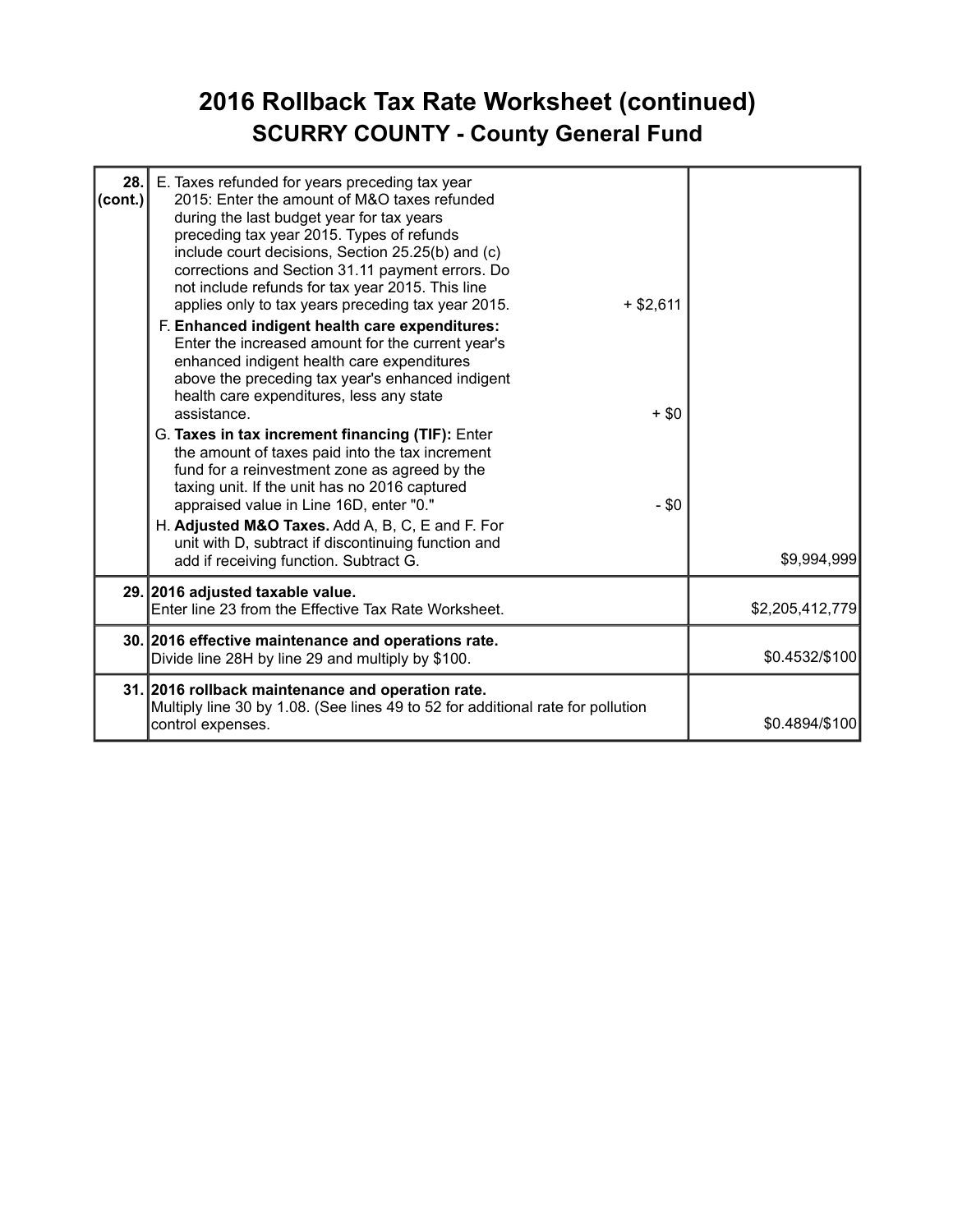#### **2016 Rollback Tax Rate Worksheet (continued) SCURRY COUNTY - County General Fund**

| 32. | Total 2016 debt to be paid with property taxes and additional sales tax<br>revenue.                                                                                                                                                                                                                                                                                      |                 |
|-----|--------------------------------------------------------------------------------------------------------------------------------------------------------------------------------------------------------------------------------------------------------------------------------------------------------------------------------------------------------------------------|-----------------|
|     | "Debt" means the interest and principal that will be paid on debts that:<br>(1) are paid by property taxes,                                                                                                                                                                                                                                                              |                 |
|     | (2) are secured by property taxes,<br>(3) are scheduled for payment over a period longer than one year and<br>(4) are not classified in the unit's budget as M&O expenses.                                                                                                                                                                                               |                 |
|     | A: Debt also includes contractual payments to other<br>taxing units that have incurred debts on behalf of<br>this taxing unit, if those debts meet the four<br>conditions above. Include only amounts that will be<br>paid from property tax revenue. Do not include<br>appraisal district budget payments. List the debt in<br>Schedule B: Debt Service.<br>\$1,028,840 |                 |
|     | B: Subtract unencumbered fund amount used to<br>reduce total debt.<br>$-$1,028,840$                                                                                                                                                                                                                                                                                      |                 |
|     | C: Subtract amount paid from other resources.<br>$-\$0$                                                                                                                                                                                                                                                                                                                  |                 |
|     | D: Adjusted debt. Subtract B and C from A.                                                                                                                                                                                                                                                                                                                               | \$0             |
|     | 33. Certified 2015 excess debt collections. Enter the amount certified by the<br>collector.                                                                                                                                                                                                                                                                              | \$0             |
|     | 34. Adjusted 2016 debt. Subtract line 33 from line 32.                                                                                                                                                                                                                                                                                                                   | \$0             |
|     | 35. Certified 2016 anticipated collection rate. Enter the rate certified by the<br>collector. If the rate is 100 percent or greater, enter 100 percent.                                                                                                                                                                                                                  | 100.000000%     |
|     | 36. 2016 debt adjusted for collections. Divide line 34 by line 35.                                                                                                                                                                                                                                                                                                       | \$0             |
|     | 37. 2016 total taxable value. Enter the amount on line 19.                                                                                                                                                                                                                                                                                                               | \$2,220,615,547 |
|     | 38. 2016 debt tax rate. Divide line 36 by line 37 and multiply by \$100.                                                                                                                                                                                                                                                                                                 | \$0.0000/\$100  |
|     | 39. 2016 rollback tax rate. Add lines 31 and 38.                                                                                                                                                                                                                                                                                                                         | \$0.4894/\$100  |
|     | 40. COUNTIES ONLY. Add together the rollback tax rates for each type of tax the<br>county levies. The total is the 2016 county rollback tax rate.                                                                                                                                                                                                                        |                 |
|     | <b>Fund Name</b><br><b>Tax Rate</b><br>${field65.1}$<br>${fields2}$                                                                                                                                                                                                                                                                                                      | \$0.4894/\$100  |

A taxing unit that adopted the additional sales tax must complete the lines for the *Additional Sales Tax Rate*. A taxing unit seeking additional rollback protection for pollution control expenses completes the *Additional Rollback Protection for Pollution Control*.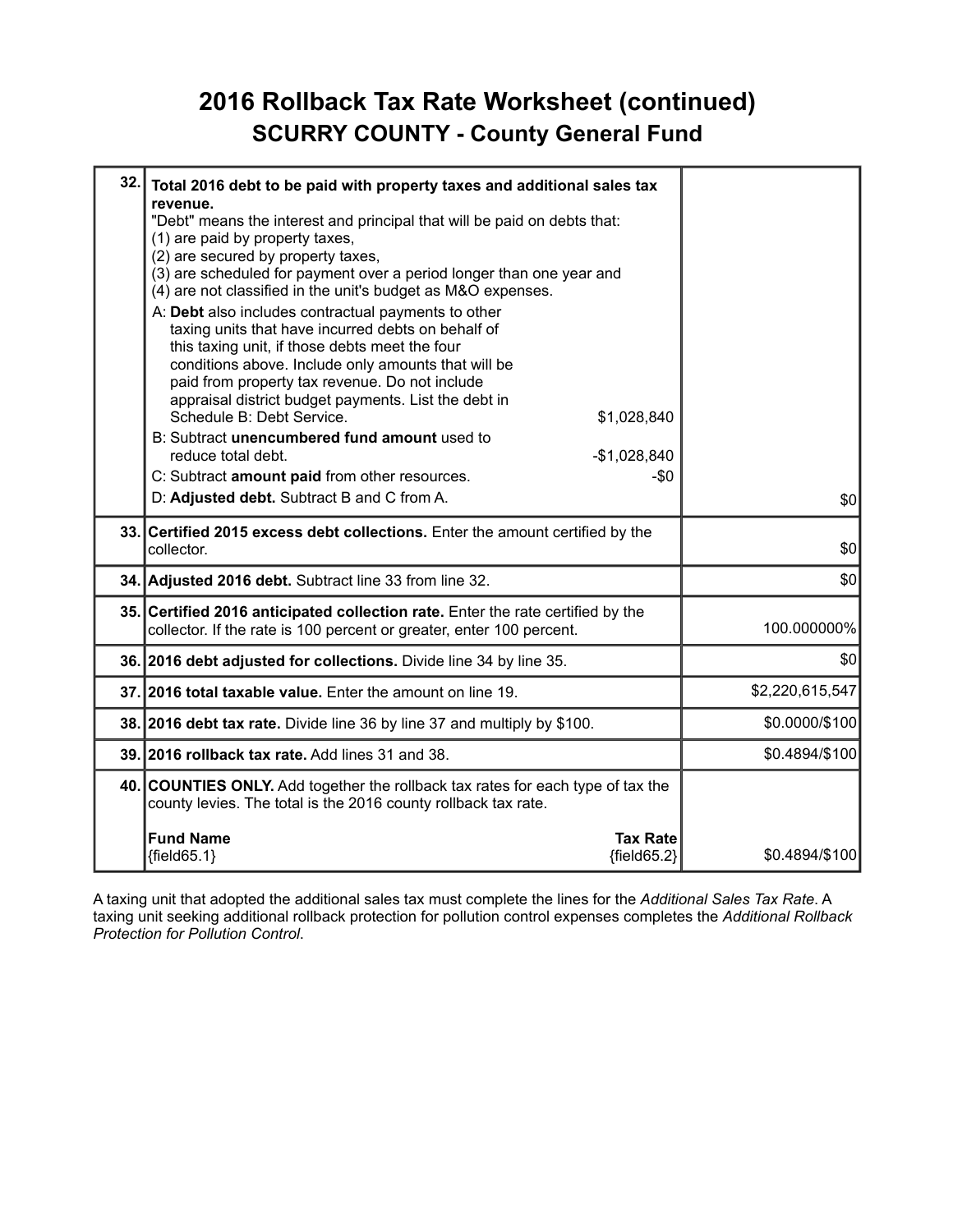#### **Additional Sales Tax Rate Worksheet SCURRY COUNTY - County General Fund**

| 41. Units that adopted the sales tax in August or November 2015, or in January or<br>May 2016. Enter the Comptroller's estimate of taxable sales for the previous<br>four quarters. Units that adopted the sales tax before August 2015, skip this<br>line. | \$0             |
|-------------------------------------------------------------------------------------------------------------------------------------------------------------------------------------------------------------------------------------------------------------|-----------------|
| 42. Estimated sales tax revenue. Counties exclude any amount that is or will be<br>spent for economic development grants from the amount of estimated sales tax<br>revenue.                                                                                 |                 |
| UNITS THAT ADOPTED THE SALES TAX IN AUGUST OR NOVEMBER<br>2015, OR IN JANUARY OR MAY 2016. Multiply the amount on line 41 by the<br>sales tax rate (.01, .005, or .0025, as applicable) and multiply the result by<br>.95.                                  |                 |
| $-OR-$                                                                                                                                                                                                                                                      |                 |
| UNITS THAT ADOPTED THE SALES TAX BEFORE AUGUST 2015. Enter the<br>sales tax revenue for the previous four quarters. Do not multiply by .95.                                                                                                                 | \$1,821,112     |
| 43. 2016 total taxable value. Enter the amount from line 37 of the Rollback Tax<br>Rate Worksheet.                                                                                                                                                          | \$2,220,615,547 |
| 44. Sales tax adjustment rate. Divide line 42 by line 43 and multiply by \$100.                                                                                                                                                                             | \$0.0820/\$100  |
| 45. 2016 effective tax rate, unadjusted for sales tax. Enter the rate from line 24 or<br>25, as applicable, on the Effective Tax Rate Worksheet.                                                                                                            | \$0.4165/\$100  |
| 46. 2016 effective tax rate, adjusted for sales tax.                                                                                                                                                                                                        |                 |
| UNITS THAT ADOPTED THE SALES TAX IN AUGUST OR NOVEMBER<br>2015, OR IN JANUARY OR MAY 2016. Subtract line 45 from line 46.                                                                                                                                   |                 |
| $-OR-$                                                                                                                                                                                                                                                      |                 |
| UNITS THAT ADOPTED THE SALES TAX BEFORE AUGUST 2015. Enter<br>line 46, do not subtract.                                                                                                                                                                     | \$0.4165/\$100  |
| 47. 2016 rollback tax rate, unadjusted for sales tax. Enter the rate from line 39 or<br>40, as applicable, of the rollback tax rate worksheet.                                                                                                              | \$0.4894/\$100  |
| 48. 2016 rollback tax rate, adjusted for sales tax. Subtract line 44 from line 47.                                                                                                                                                                          | \$0.4074/\$100  |

If the additional sales tax rate increased or decreased from last year, contact the Comptroller's office for special instructions on calculating the sales tax projection for the first year after the rate change.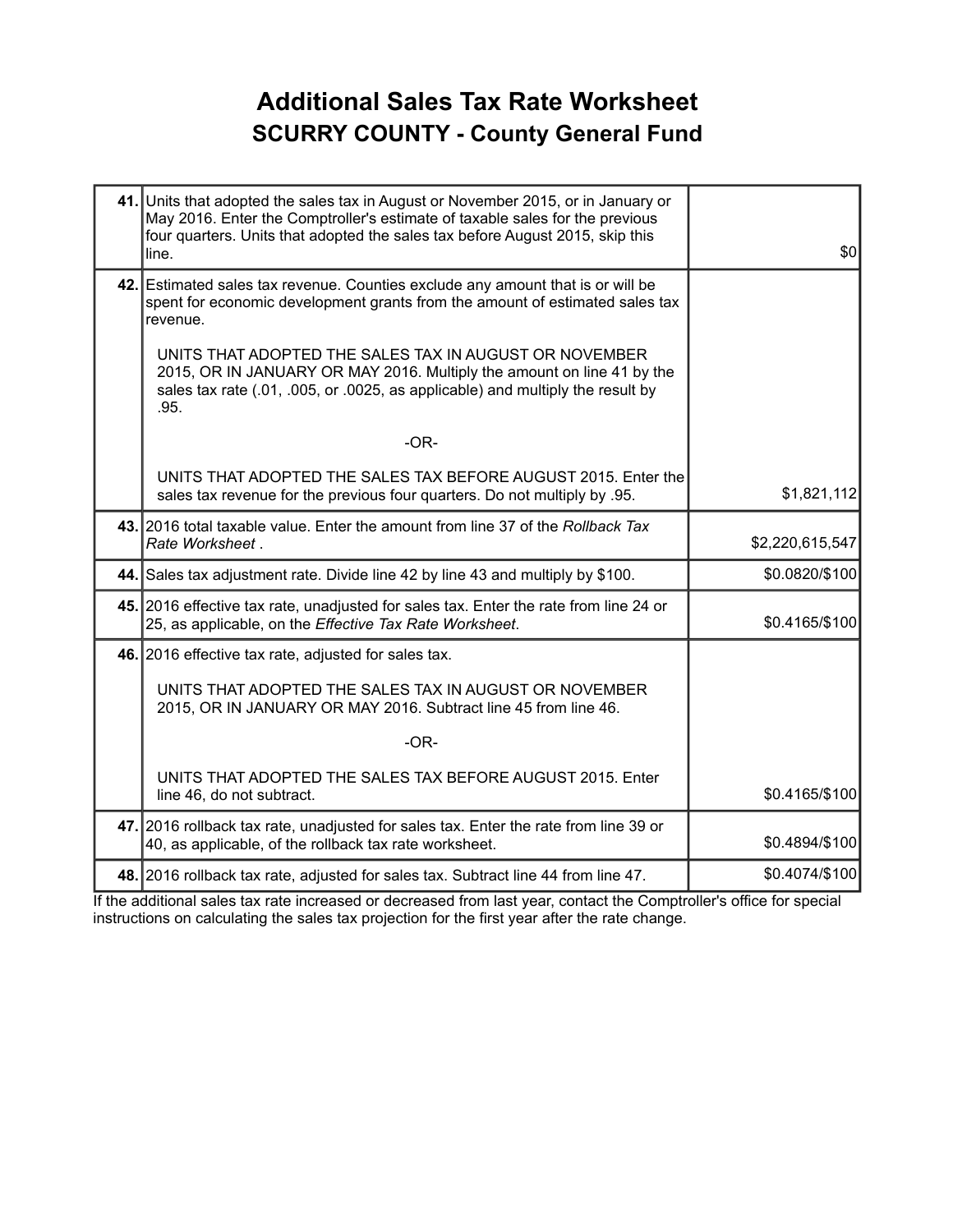#### **Additional Rollback Protection for Pollution Control Worksheet SCURRY COUNTY - County General Fund**

| 49. Certified expenses from TCEQ. Enter the amount certified in the determination<br>letter from TCEQ. The taxing unit shall provide its assessor with a copy of the<br>letter. See Part 3, the Rollback Rate, for more details. | \$01            |
|----------------------------------------------------------------------------------------------------------------------------------------------------------------------------------------------------------------------------------|-----------------|
| 50. 2016 total taxable value. Enter the amount from line 37 of the Rollback Tax<br>I <i>Rate Worksheet.</i>                                                                                                                      | \$2,220,615,547 |
| 51. Additional rate for pollution control. Divide line 49 by line 50 and multiply by 100.                                                                                                                                        | \$0.0000/\$100  |
| 52. 2016 rollback tax rate, adjusted for pollution control. Add line 51 to one of the<br>following lines (as applicable): line 39, line 40 (counties) or line 48 (units with<br>the additional sales tax).                       | \$0.4074/\$100  |